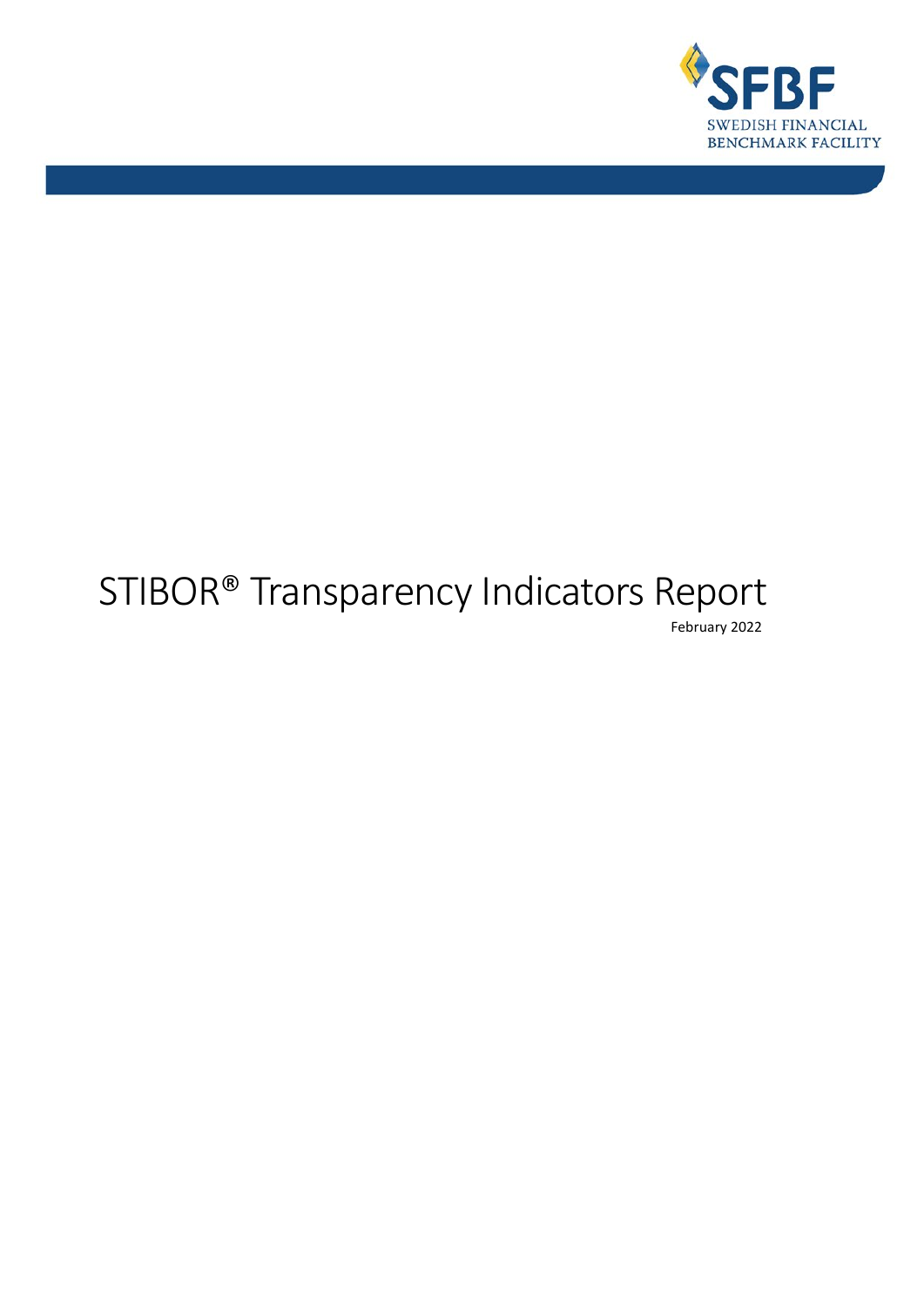

### **Contents**

#### Disclaimer

Information within this document is provided for transparency and informational purposes only by the Swedish Financial Benchmark Facility, all rights reserved. The information is provided unaudited and for illustration purposes only. The document is not and should not be interpreted as or relied upon as financial, investment, legal, regulatory or any other form of advice, recommendation or assurance. The information provided within this report may not for any purposes be used as a benchmark.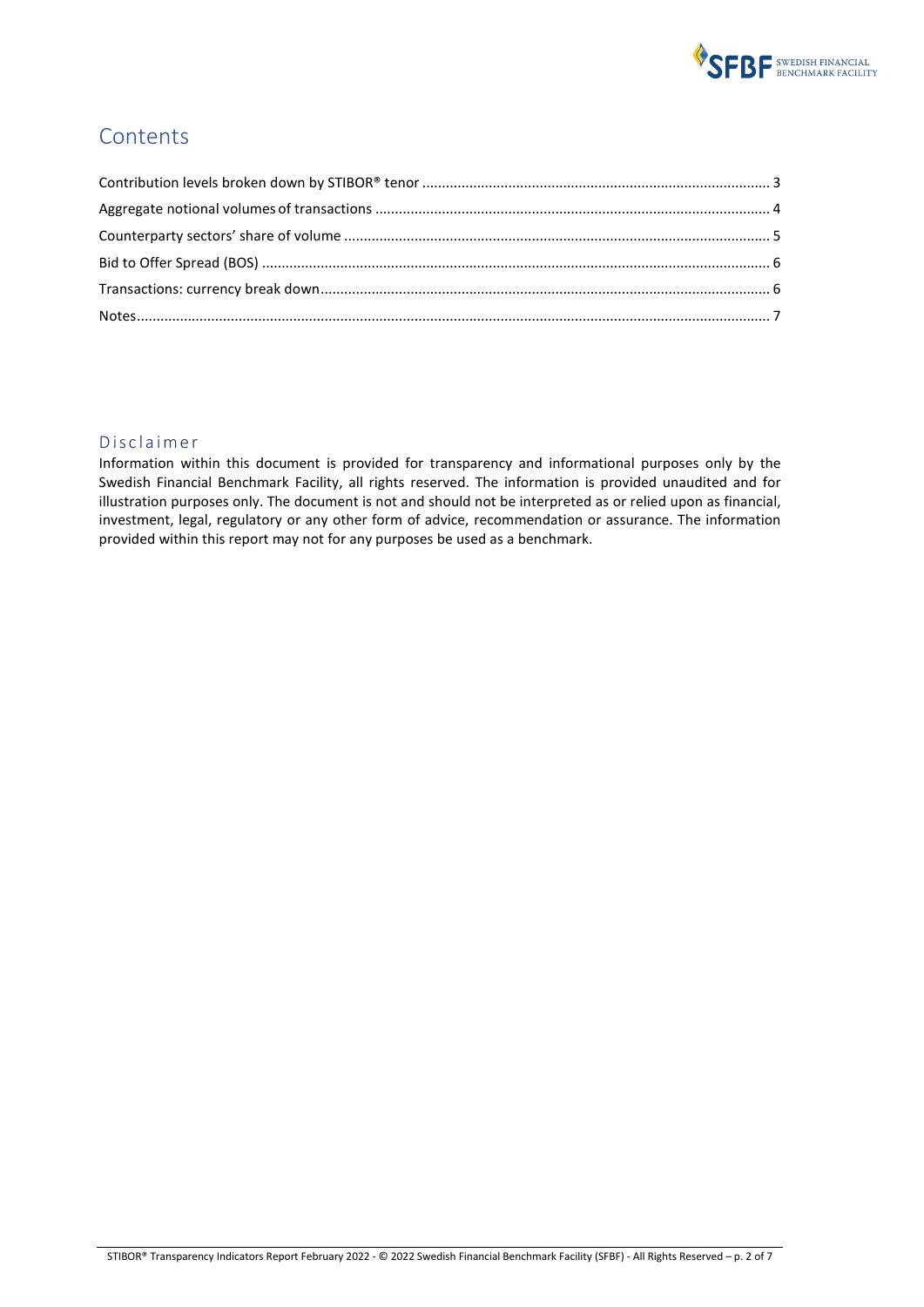

<span id="page-2-1"></span>

## <span id="page-2-0"></span>Contribution levels broken down by STIBOR tenor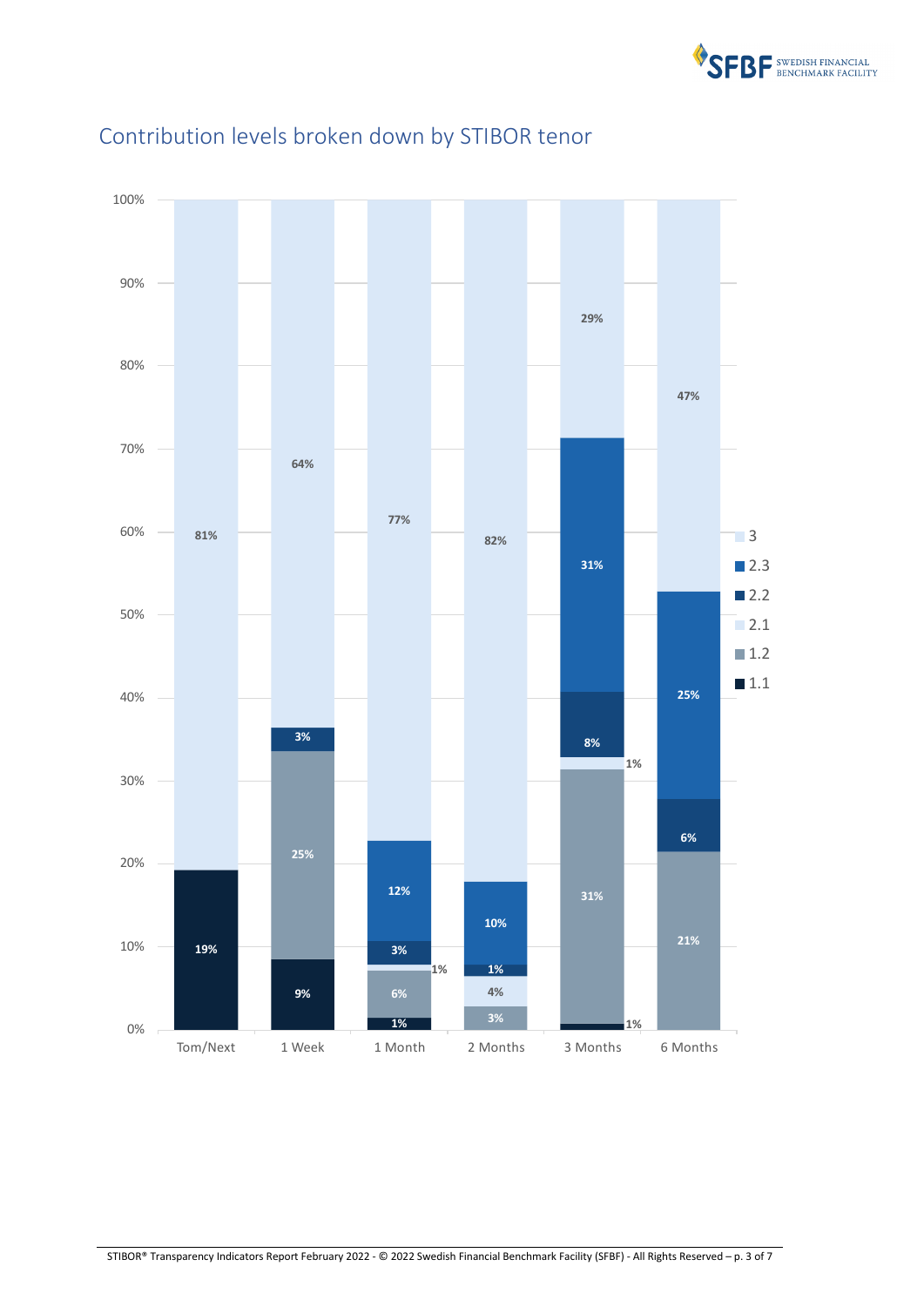

# Aggregate notional volumes of transactions

Aggregate notional volumes in mSEK[1](#page-3-0) of transactions used in the determination of STIBOR® (Level 1.1, 1.2 and Level 2.2). Total transactional volume during the period was 552 481 mSEK.



<span id="page-3-0"></span><sup>&</sup>lt;sup>1</sup> Transaction in foreign currency is converted to SEK (EUR, GBP and USD).

STIBOR® Transparency Indicators Report February 2022 - © 2022 Swedish Financial Benchmark Facility (SFBF) - All Rights Reserved – p. 4 of 7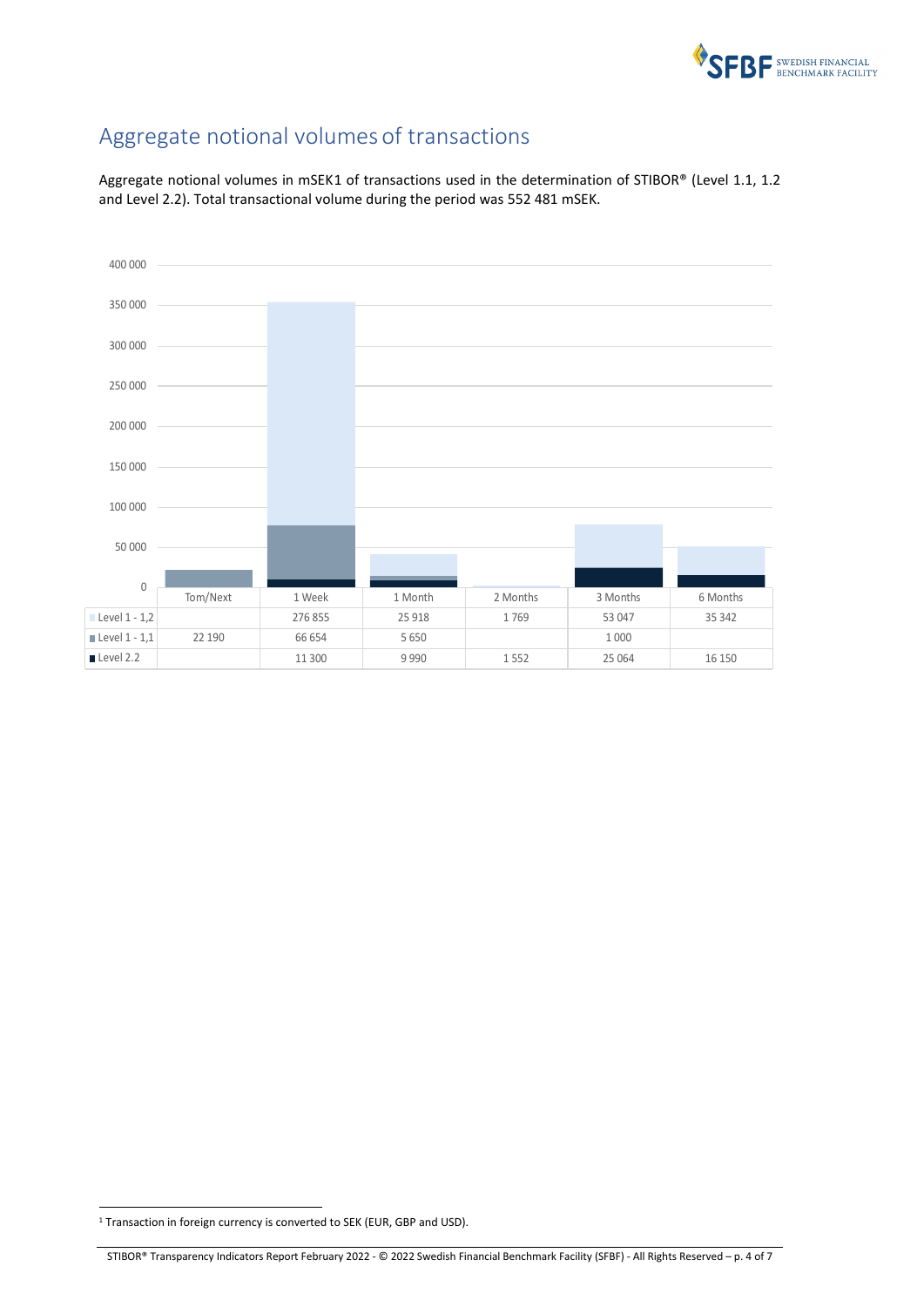

## <span id="page-4-0"></span>Counterparty sectors' share of volume

The counterparty sectors' share of volume<sup>[2](#page-4-1)</sup> (%) used in the determination of STIBOR (Level 1.1., 1.2 and Level 2.2), broken down by tenor, during the period. The counterparty classification is based on the definitions of the European System of Accounts (ESA 2010).



■ Non-financial corporations (S11) General government (S13)

- 
- 
- Other financial intermediaries (S125) Financial auxiliaries (S126)
- Captive financial institutions and money lenders (S127) **Insurance corporations (S128)**
- Pension funds (S129)
- 
- Central Bank (S121) Central Bank (S122)
- Money Market Funds (S123) Non-MMF Investment funds (S124)
	-
	-

<span id="page-4-1"></span><sup>&</sup>lt;sup>2</sup> Transaction in foreign currency is converted to SEK (EUR, GBP and USD).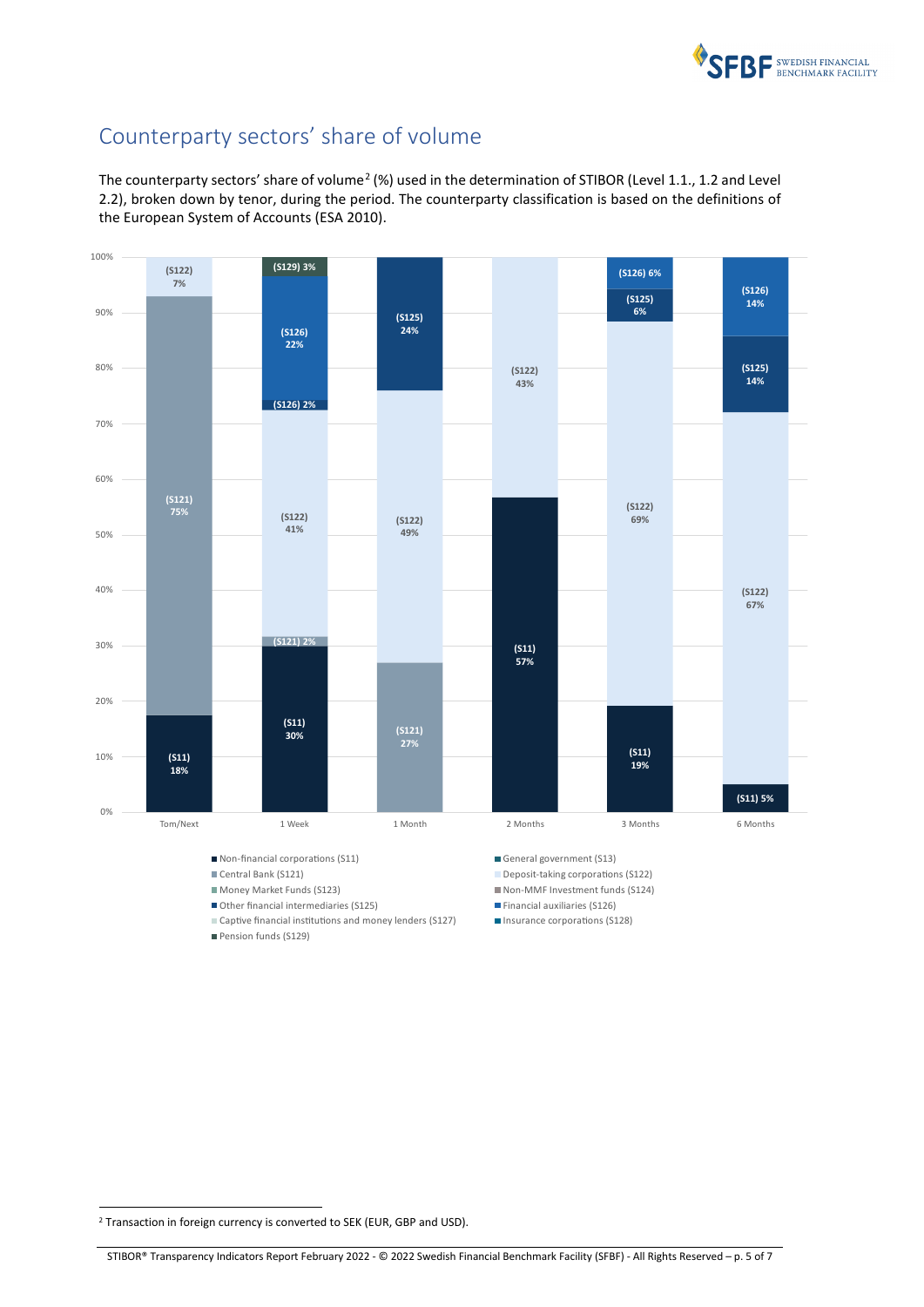

## <span id="page-5-0"></span>Bid to Offer Spread (BOS)

| <b>Period</b> | Number of     | Number of     | % Application of     | % Application of           |
|---------------|---------------|---------------|----------------------|----------------------------|
|               | business days | contributions | <b>BOS by system</b> | <b>BOS by Panel Banks'</b> |
| Feb. 2022     | 20            | 840           | 78%                  | 22%                        |

## <span id="page-5-1"></span>Transactions: currency break down

Currency denomination broken down by individual STIBOR tenor.